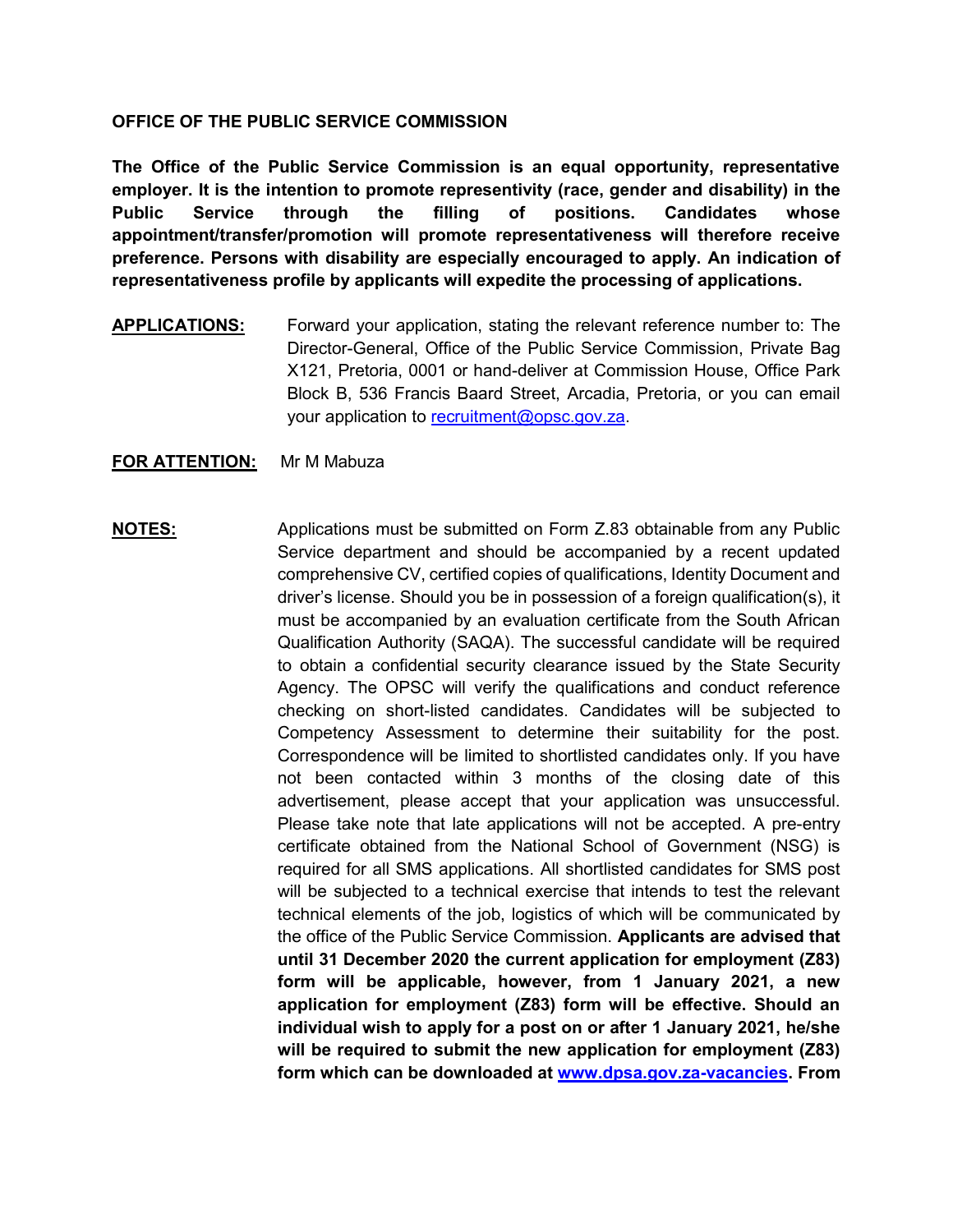**1 January 2021 should an application be received using incorrect applications for employment (Z83) form, it will not be considered.** 

## **POST: SENIOR SPECIALIST RESEARCHER: ORGANISATION AND ADMINISTRATION OF THE PUBLIC SERVICE (DIRECTOR LEVEL) REF SSR/OAPS/11/2020**

**SALARY:** All-inclusive remuneration package of R1 057 326.00 per annum. The package includes a basic salary (70% of package), State's contribution to the Government Employees Pension Fund (13% of basic salary) and a flexible portion of 30% that may be structured in terms of applicable rules. The successful candidate will be required to enter into a performance agreement within three months after assumption of duty.

#### **CENTRE: PUBLIC SERVICE COMMISSION HOUSE, PRETORIA**

# **REQUIREMENTS:** A SAQA recognized Bachelor's Degree or equivalent qualification (new NQF level 7) in one of the following: Public Management or Public Administration or Social Sciences with prove primary research experience. A relevant post graduate qualification will be an added advantage. 5 years relevant experience in a middle/senior management post. Minimum 10 years of leading and conducting research on public administration. Proven and strong research capability and research supervision skills. Conceptual ability in the design and implementation of research projects. An experienced evaluator/ consultant/ policy analyst/ researcher, preferably somebody specialising in the organisation and administration, governance and management of institutions, underpinned by the nine principles in section 195 of the Constitution. A strong understanding of the Constitution and the intersection between the rights, values and principles as they relate to public administration. Experience and knowledge in the application of the provisions of the relevant legislation and regulations that govern the Public Service. Strategic understanding and knowledge of the application of the Constitutional Values and Principles (CVPs) as contained in Section 195. An understanding of how current public administration management and operational processes comply, or do not comply, with the CVPs. Excellent project management and problem solving abilities. Exceptional understanding of the policy environment within which Public Service delivery takes place. Excellent communication (written and verbal) skills. Proven and strong research capability and research supervision skills. Conceptual ability in the design and implementation of research projects. An experienced evaluator/ consultant/ policy analyst/ researcher, preferably somebody specialising in the organisation and administration, governance and management of institutions, underpinned by the nine principles in section 195 of the Constitution. Good people management skills and the